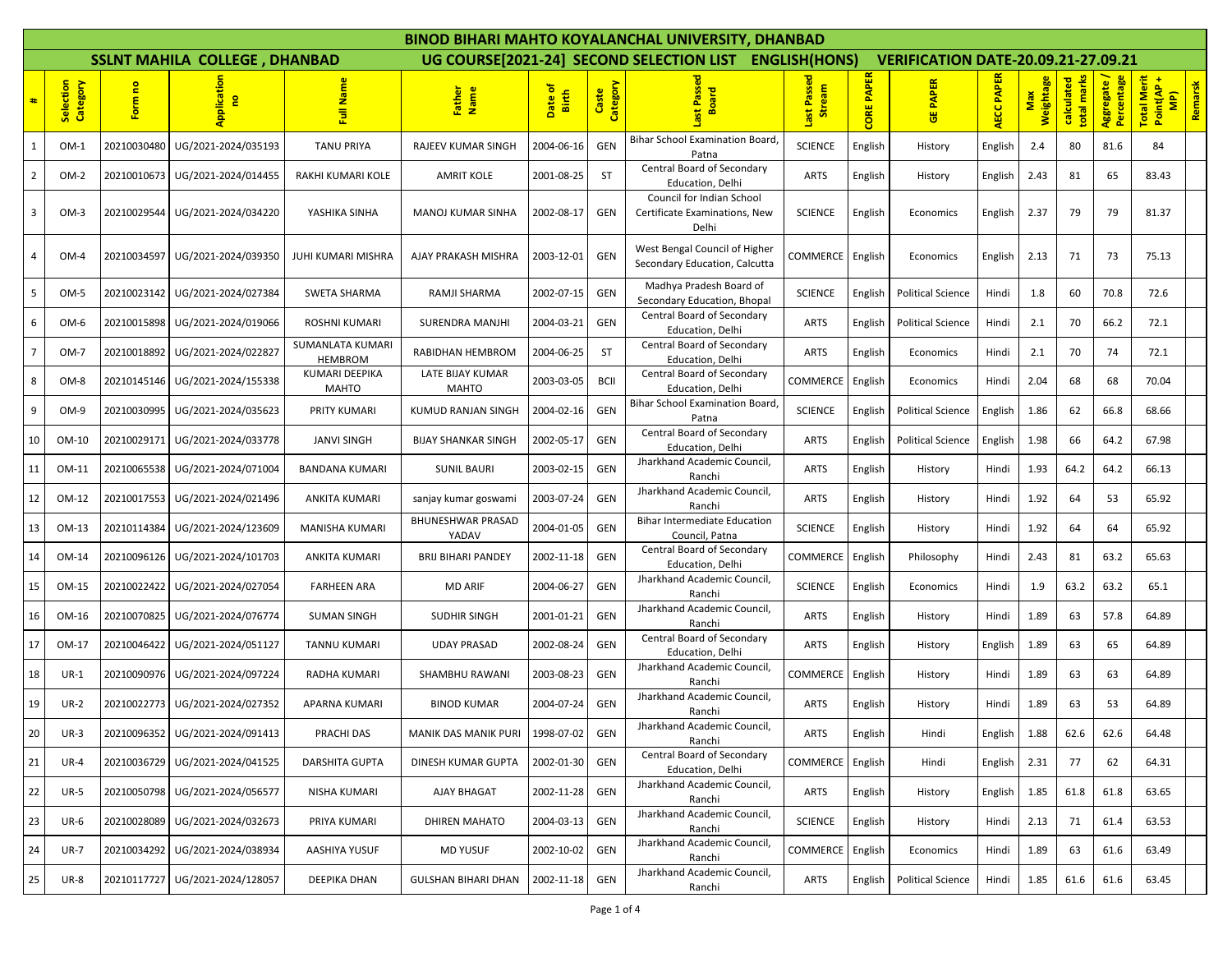|    |                       |             |                                      |                         |                                   |                                       |                   | <b>BINOD BIHARI MAHTO KOYALANCHAL UNIVERSITY, DHANBAD</b>           |                          |                      |                                            |                   |           |                           |                         |                                                            |
|----|-----------------------|-------------|--------------------------------------|-------------------------|-----------------------------------|---------------------------------------|-------------------|---------------------------------------------------------------------|--------------------------|----------------------|--------------------------------------------|-------------------|-----------|---------------------------|-------------------------|------------------------------------------------------------|
|    |                       |             | <b>SSLNT MAHILA COLLEGE, DHANBAD</b> |                         |                                   |                                       |                   | UG COURSE[2021-24] SECOND SELECTION LIST                            | <b>ENGLISH(HONS)</b>     |                      | <b>VERIFICATION DATE-20.09.21-27.09.21</b> |                   |           |                           |                         |                                                            |
|    | Selection<br>Category | Form no     | Applicatio<br>e,                     | Nam<br>昆                | Father<br>Name                    | $\frac{1}{\sigma}$<br>Date o<br>Birth | Caste<br>Category | Passe<br><b>Board</b>                                               | Passed<br>Stream<br>iast | <b>PAPER</b><br>CORE | <b>PAPER</b><br>ី<br>ច                     | <b>AECC PAPER</b> | Weightage | calculated<br>total marks | Percentage<br>Aggregate | <b>Total Merit</b><br>Remarsk<br>Point(AP<br>$\frac{1}{2}$ |
| 26 | <b>UR-9</b>           | 20210096294 | UG/2021-2024/101758                  | RIYA KUMARI             | <b>MANOJ KUMAR RAJAK</b>          | 2002-05-13                            | GEN               | Jharkhand Academic Council,<br>Ranchi                               | COMMERCE                 | English              | History                                    | English           | 2.13      | 71                        | 61.2                    | 63.33                                                      |
| 27 | UR-10                 | 20210049819 | UG/2021-2024/054864                  | HEENA YASHMIN KHAN      | MD NASIM KHAN                     | 2002-12-06                            | GEN               | Jharkhand Academic Council,<br>Ranchi                               | ARTS                     | English              | History                                    | Hindi             | 1.83      | 61                        | 57.4                    | 62.83                                                      |
| 28 | UR-11                 | 20210090628 | UG/2021-2024/096305                  | SANDHYA KUMARI          | RAMANUJ MALAKAR                   | 2003-11-19                            | GEN               | Jharkhand Academic Council,<br>Ranchi                               | COMMERCE                 | English              | History                                    | Hindi             | 1.82      | 60.8                      | 60.8                    | 62.62                                                      |
| 29 | <b>UR-12</b>          | 20210061132 | UG/2021-2024/053606                  | SHAGUFTA SHABBIR        | SHABBIR ALAM                      | 2001-07-15                            | GEN               | Jharkhand Academic Council,<br>Ranchi                               | COMMERCE                 | English              | Economics                                  | English           | 2.04      | 68                        | 60.4                    | 62.44                                                      |
| 30 | UR-13                 | 20210012581 | UG/2021-2024/016515                  | TANIYA KUMARI ROY       | DEEPAK KUMAR ROY                  | 2001-05-28                            | GEN               | Jharkhand Academic Council,<br>Ranchi                               | <b>ARTS</b>              | English              | Political Science                          | English           | 1.8       | 60                        | 54.4                    | 61.8                                                       |
| 31 | <b>UR-14</b>          | 20210091725 | UG/2021-2024/097475                  | <b>SHANA ZABI</b>       | MD SHAHID ANSARI                  | 2003-07-22                            | GEN               | Jharkhand Academic Council,<br>Ranchi                               | ARTS                     | English              | <b>Political Science</b>                   | Hindi             | 1.8       | 60                        | 57.4                    | 61.8                                                       |
| 32 | UR-15                 | 20210047785 | UG/2021-2024/052523                  | <b>GHUFRANA PERWEEN</b> | MD SHAMIM                         | 2003-12-20                            | GEN               | Jharkhand Academic Council,<br>Ranchi                               | ARTS                     | English              | History                                    | Hindi             | 1.8       | 60                        | 58.2                    | 61.8                                                       |
| 33 | <b>UR-16</b>          | 20210023302 | UG/2021-2024/016701                  | DIPANSHU KUMARI         | <b>ARVIND SAW</b>                 | 2004-09-05                            | GEN               | Jharkhand Academic Council,<br>Ranchi                               | <b>SCIENCE</b>           | English              | Home Science                               | Hindi             | 1.8       | 60                        | 60                      | 61.8                                                       |
| 34 | <b>UR-17</b>          | 20210111839 | UG/2021-2024/121032                  | BHAWNA SHRIVASTAVA      | SANJEEV SHRIVASTAVA               | 2003-09-17                            | GEN               | Central Board of Secondary<br>Education, Delhi                      | COMMERCE                 | English              | Political Science                          | English           | 1.79      | 59.83                     | 59.83                   | 61.62                                                      |
| 35 | <b>UR-18</b>          | 20210122430 | UG/2021-2024/132400                  | PUNAM KUMARI            | <b>BINOD PANDEY</b>               | 2003-01-25                            | GEN               | Jharkhand Academic Council,<br>Ranchi                               | ARTS                     | English              | History                                    | Hindi             | 1.77      | 59                        | 47.2                    | 60.77                                                      |
| 36 | <b>UR-19</b>          | 20210051135 | UG/2021-2024/056840                  | <b>ANKITA KUMARI</b>    | SHAILENDRA PATHAK                 | 2003-02-06                            | GEN               | Jharkhand Academic Council,<br>Ranchi                               | ARTS                     | English              | History                                    | Hindi             | 1.77      | 59                        | 59                      | 60.77                                                      |
| 37 | <b>UR-20</b>          | 20210072305 | UG/2021-2024/078163                  | <b>ARCHI SINHA</b>      | ARUN KUMAR SINHA                  | 2003-03-04                            | <b>GEN</b>        | Jharkhand Academic Council,<br>Ranchi                               | <b>ARTS</b>              | English              | Economics                                  | Hindi             | 1.77      | 59                        | 55                      | 60.77                                                      |
| 38 | <b>UR-21</b>          | 20210025789 | UG/2021-2024/030358                  | PAYAL KUMARI            | <b>GAJENDRA PRASAD</b><br>BARNWAL | 2002-03-03                            | GEN               | Jharkhand Academic Council,<br>Ranchi                               | COMMERCE                 | English              | Economics                                  | English           | 1.8       | 60                        | 58.6                    | 60.4                                                       |
| 39 | V EWS-1               | 20210096802 | UG/2021-2024/092236                  | <b>KOMAL KUMARI</b>     | <b>ISHWAR DAS</b>                 | 2004-08-13                            | GEN               | Jharkhand Academic Council,<br>Ranchi                               | ARTS                     | English              | Economics                                  | Hindi             | 1.76      | 58.6                      | 58.6                    | 60.36                                                      |
| 40 | V EWS-2               | 20210048579 | UG/2021-2024/053397                  | <b>CHHOTI KUMARI</b>    | RAJKUMAR PASWAN                   | 2002-01-05                            | GEN               | Jharkhand Academic Council,<br>Ranchi                               | <b>SCIENCE</b>           | English              | Economics                                  | English           | 1.95      | 65                        | 58.2                    | 60.15                                                      |
| 41 | V EWS-3               | 20210068857 | UG/2021-2024/075137                  | <b>HALIEMA SADIA</b>    | RIZWAN AHMAD                      | 2002-10-29                            | GEN               | Jharkhand Academic Council,<br>Ranchi                               | ARTS                     | English              | History                                    | Hindi             | 1.74      | 58                        | 54.8                    | 59.74                                                      |
| 42 | V EWS-4               | 20210141829 | UG/2021-2024/150785                  | PRIYANKA KUMAR          | PRAKASH CHOUDHARY                 | 2004-01-01                            | GEN               | Jharkhand Academic Council,<br>Ranchi                               | <b>SCIENCE</b>           | English              | Political Science                          | Hindi             | 1.74      | 58                        | 58                      | 59.74                                                      |
| 43 | V EWS-5               | 20210103425 | UG/2021-2024/109041                  | PUJA SINGH              | ANIL KUMAR SINGH                  | 2002-01-15                            | GEN               | Iharkhand Academic Open Board                                       | <b>SCIENCE</b>           | English              | <b>Political Science</b>                   | English           | 1.73      | 57.8                      | 57.8                    | 59.53                                                      |
| 44 | V EWS-6               | 20210028129 | UG/2021-2024/032703                  | <b>TANNU KUMARI</b>     | JITENDRA KUMAR RAM                | 2005-02-08                            | <b>GEN</b>        | Jharkhand Academic Council,<br>Ranchi                               | <b>COMMERCE</b>          | English              | Economics                                  | Hindi             | 1.73      | 57.6                      | 57.6                    | 59.33                                                      |
| 45 | V EWS-7               |             | 20210011148 UG/2021-2024/014815      | <b>NEHA SINGH</b>       | PREM KUMAR SINGH                  | 2002-07-04                            | GEN               | Council for Indian School<br>Certificate Examinations, New<br>Delhi | <b>SCIENCE</b>           | English              | History                                    | Hindi             | 2.28      | 76                        | 57                      | 59.28                                                      |
| 46 | V EWS-8               | 20210025513 | UG/2021-2024/029931                  | <b>ISHRAT JAHAN</b>     | <b>MD WAKIL</b>                   | 2002-10-02                            | GEN               | Jharkhand Academic Council,<br>Ranchi                               | COMMERCE                 | English              | Economics                                  | English           | 1.47      | 49                        | 57.8                    | 59.27                                                      |
| 47 | V EWS-9               | 20210143974 | UG/2021-2024/152827                  | MEGHA KUMARI            | <b>DINESH SINGH</b>               | 2003-04-22                            | GEN               | Jharkhand Academic Council,<br>Ranchi                               | <b>SCIENCE</b>           | English              | History                                    | Hindi             | 1.5       | 50                        | 57.6                    | 59.1                                                       |
|    | 48 V EWS-10           | 20210014920 | UG/2021-2024/019122                  | <b>TANNU KUMARI</b>     | <b>SURESH PRASAD VERMAN</b>       | 2003-10-20                            | GEN               | Central Board of Secondary<br>Education, Delhi                      | COMMERCE                 | English              | History                                    | English           | 1.8       | 60                        | 57                      | 58.8                                                       |
|    | 49 V EWS-11           |             | 20210010236 UG/2021-2024/014017      | SHREYA BISHIAR          | <b>BINAY KUMAR BISHIAR</b>        | 2003-05-05                            | GEN               | Jharkhand Academic Council,<br>Ranchi                               | ARTS                     | English              | History                                    | English           | 1.71      | 57                        | 52.4                    | 58.71                                                      |
|    | 50 V_EWS-12           | 20210087070 | UG/2021-2024/070350                  | <b>ISHA RATHOD</b>      | <b>VINOD RATHOD</b>               | 2004-01-02                            | GEN               | Jharkhand Academic Council,<br>Ranchi                               | <b>SCIENCE</b>           | English              | <b>Political Science</b>                   | English           | 2.01      | 67                        | 56.2                    | 58.21                                                      |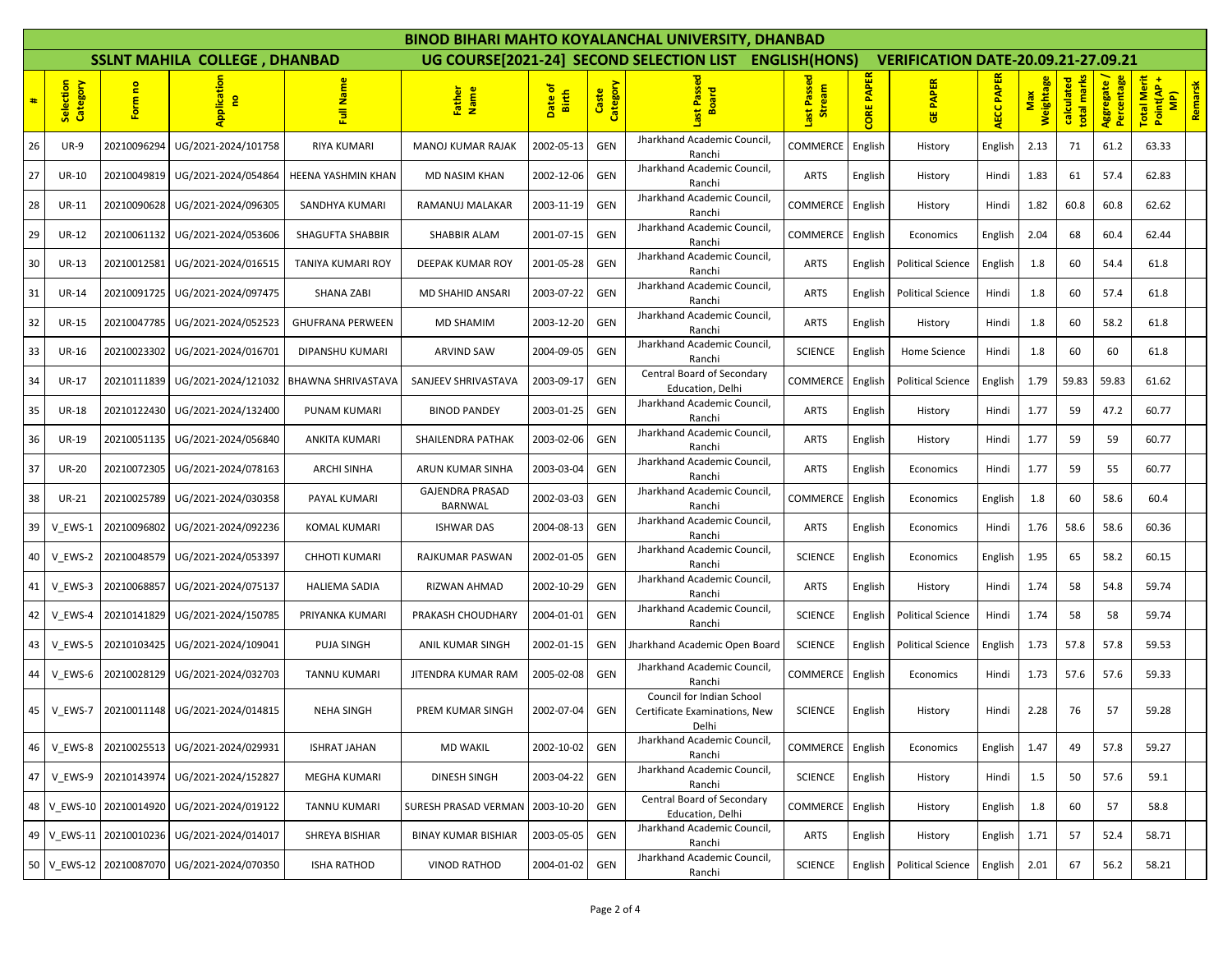|    |                                  |             |                                      |                          |                                    |                  |                   | BINOD BIHARI MAHTO KOYALANCHAL UNIVERSITY, DHANBAD                                           |                                 |                      |                                            |                   |           |                         |                         |                                                            |
|----|----------------------------------|-------------|--------------------------------------|--------------------------|------------------------------------|------------------|-------------------|----------------------------------------------------------------------------------------------|---------------------------------|----------------------|--------------------------------------------|-------------------|-----------|-------------------------|-------------------------|------------------------------------------------------------|
|    |                                  |             | <b>SSLNT MAHILA COLLEGE, DHANBAD</b> |                          |                                    |                  |                   | UG COURSE[2021-24] SECOND SELECTION LIST                                                     | <b>ENGLISH(HONS)</b>            |                      | <b>VERIFICATION DATE-20.09.21-27.09.21</b> |                   |           |                         |                         |                                                            |
| #  | lection<br>Category<br><b>Se</b> | Form no     | Applicatio<br>e                      | Full Name                | Father<br>Name                     | Date of<br>Birth | Caste<br>Category | Passe<br><b>Board</b>                                                                        | Passed<br>Stream<br><b>last</b> | <b>PAPER</b><br>CORE | <b>PAPER</b><br>쁭                          | <b>AECC PAPER</b> | Weightage | calculated<br>total mar | Percentage<br>Aggregate | <b>Total Merit</b><br>Remarsk<br>Point(AP<br>$\frac{1}{2}$ |
| 51 | $V$ BC I-1                       | 20210132380 | UG/2021-2024/141787                  | LAXMI KUMARI             | <b>MAHENDRA MAHTO</b>              | 2004-11-14       | GEN               | Jharkhand Academic Council,<br>Ranchi                                                        | <b>SCIENCE</b>                  | English              | <b>Political Science</b>                   | Hindi             | 1.74      | 58                      | 56.2                    | 57.94                                                      |
| 52 | $V$ BC I-2                       | 20210041964 | UG/2021-2024/046415                  | <b>SURBHI KUMARI</b>     | SUBHASH CHANDRA<br><b>TEWARY</b>   | 2004-07-18       | GEN               | Jharkhand Academic Council,<br>Ranchi                                                        | <b>SCIENCE</b>                  | English              | Political Science                          | English           | 1.69      | 56.2                    | 56.2                    | 57.89                                                      |
| 53 | $V$ BC I-3                       | 20210046409 | UG/2021-2024/050604                  | ANJALI KUMARI            | <b>SHANKAR RAM</b>                 | 2000-08-04       | GEN               | Jharkhand Academic Council,<br>Ranchi                                                        | ARTS                            | English              | Political Science                          | Hindi             | 1.68      | 56                      | 56                      | 57.68                                                      |
| 54 | $V$ BC I-4                       | 20210012285 | UG/2021-2024/016180                  | <b>SUMAN KUMARI</b>      | SANJAY PANDIT                      | 2000-10-20       | GEN               | Jharkhand Academic Council,<br>Ranchi                                                        | ARTS                            | English              | Economics                                  | Hindi             | 1.68      | 56                      | 53.4                    | 57.68                                                      |
| 55 | $V$ <sub>_</sub> BC I-5          | 20210118998 | UG/2021-2024/128521                  | <b>TANU KUMARI</b>       | <b>BHAGIRATH SHARMA</b>            | 2003-03-12       | GEN               | Jharkhand Academic Council,<br>Ranchi                                                        | ARTS                            | English              | <b>Political Science</b>                   | Hindi             | 1.68      | 56                      | 57.6                    | 57.68                                                      |
| 56 | V BCI-6                          | 20210098049 | UG/2021-2024/103312                  | <b>SUMAN KUMARI</b>      | <b>DINESH KUMAR</b><br>VISHWAKARMA | 2001-04-22       | GEN               | National Institute of Open<br><b>Schooling (formarly National</b><br>Open School), New Delhi | <b>SCIENCE</b>                  | English              | History                                    | English           | 1.56      | 52                      | 55.83                   | 57.39                                                      |
| 57 | $V$ BC I-7                       | 20210017323 | UG/2021-2024/021176                  | ANJANA ISHU              | RANJEEV KUMAR                      | 2004-11-05       | GEN               | Jharkhand Academic Council,<br>Ranchi                                                        | <b>SCIENCE</b>                  | English              | Economics                                  | English           | 1.67      | 55.6                    | 55.6                    | 57.27                                                      |
| 58 | $V$ <sub>_</sub> BC I-8          | 20210045451 | UG/2021-2024/050107                  | ROUNAK FIRDAUSI          | <b>ISHAK FIRDAUSI</b>              | 2004-02-10       | GEN               | Jharkhand Academic Council,<br>Ranchi                                                        | ARTS                            | English              | <b>Political Science</b>                   | Hindi             | 1.66      | 55.4                    | 55.4                    | 57.06                                                      |
| 59 | $V$ BC $I-9$                     | 20210019498 | UG/2021-2024/023456                  | PRIYANSHEE DAS           | SAMIR KUMAR DAS                    | 2003-01-24       | GEN               | Jharkhand Academic Council,<br>Ranchi                                                        | COMMERCE                        | English              | Economics                                  | English           | 1.66      | 55.2                    | 55.2                    | 56.86                                                      |
| 60 | $V$ BC II-1                      | 20210077358 | UG/2021-2024/082272                  | <b>MUSKAN KHATOON</b>    | MD SHAHID ALAM                     | 2001-11-07       | GEN               | Jharkhand Academic Council,<br>Ranchi                                                        | ARTS                            | English              | Political Science                          | English           | 1.65      | 55                      | 54.8                    | 56.65                                                      |
| 61 | $V$ BC II-2                      | 20210052737 | UG/2021-2024/058398                  | JANNAT PERWEEN           | <b>MD ZAFIR</b>                    | 2004-02-13       | GEN               | Jharkhand Academic Council,<br>Ranchi                                                        | <b>ARTS</b>                     | English              | History                                    | Hindi             | 1.65      | 55                      | 55                      | 56.65                                                      |
| 62 | $V$ BC II-3                      | 20210054973 | UG/2021-2024/060350                  | KUMARI PAYAL             | SHANKAR PRASAD TIWARI              | 2004-02-26       | GEN               | Jharkhand Academic Council,<br>Ranchi                                                        | ARTS                            | English              | Hindi                                      | English           | 1.65      | 55                      | 53                      | 56.65                                                      |
| 63 | $V$ BC II-4                      | 20210020332 | UG/2021-2024/024806                  | KAJAL KUMARI             | <b>BIRENDRA YADAV</b>              | 2001-01-05       | GEN               | Jharkhand Academic Council,<br>Ranchi                                                        | COMMERCE                        | English              | <b>Political Science</b>                   | English           | 1.63      | 54.2                    | 54.2                    | 55.83                                                      |
| 64 | $V$ BC II-5                      | 20210036323 | UG/2021-2024/041249                  | SONALI KUMARI            | <b>ASHOK SINGH</b>                 | 2004-08-10       | GEN               | Jharkhand Academic Council<br>Ranchi                                                         | COMMERCE                        | English              | History                                    | English           | 1.47      | 49                      | 54.2                    | 55.67                                                      |
| 65 | V_BC II-6                        | 20210156999 | UG/2021-2024/168497                  | <b>NITU KUMARI</b>       | SANTOSH KUMAR THAKUR               | 2003-01-01       | GEN               | Jharkhand Academic Council,<br>Ranchi                                                        | <b>ARTS</b>                     | English              | History                                    | English           | 1.62      | 54                      | 52.6                    | 55.62                                                      |
| 66 | $V_S$ C-1                        | 20210051216 | UG/2021-2024/057131                  | <b>SHAMA PERWEEN</b>     | MD SAJJAD AHMAD                    | 2004-01-01       | GEN               | Jharkhand Academic Council,<br>Ranchi                                                        | <b>ARTS</b>                     | English              | History                                    | Hindi             | 1.62      | 54                      | 51                      | 55.62                                                      |
| 67 | $V_SC-2$                         | 20210098006 | UG/2021-2024/082712                  | <b>NEHA KUMARI</b>       | <b>UMESH RAY</b>                   | 2003-04-16       | GEN               | Jharkhand Academic Council,<br>Ranchi                                                        | COMMERCE                        | English              | Economics                                  | English           | 1.86      | 62                      | 53.6                    | 55.46                                                      |
| 68 | $V_SC-3$                         | 20210089723 | UG/2021-2024/092944                  | SAZIYA PARVEEN           | LAL BABU ANSARI                    | 2001-07-27       | GEN               | Jharkhand Academic Council,<br>Ranchi                                                        | <b>ARTS</b>                     | English              | Hindi                                      | English           | 1.61      | 53.8                    | 53.8                    | 55.41                                                      |
| 69 | $V_SC-4$                         | 20210027323 | UG/2021-2024/031936                  | MONIKA JAISWAL           | KAMAL KUMAR JAISWAL                | 2003-05-07       | GEN               | Jharkhand Academic Council,<br>Ranchi                                                        | <b>SCIENCE</b>                  | English              | Political Science                          | English           | 1.6       | 53.4                    | 53.4                    | 55                                                         |
| 70 | $V$ SC-5                         |             | 20210022275 UG/2021-2024/026792      | <b>NASREEN SABA</b>      | <b>MD ARIF ANSARI</b>              | 2003-09-26       | GEN               | Jharkhand Academic Council,<br>Ranchi                                                        | <b>SCIENCE</b>                  | English              | Political Science                          | English           | 1.6       | 53.4                    | 53.4                    | 55                                                         |
| 71 | $V$ SC-6                         | 20210076351 | UG/2021-2024/081868                  | <b>NUPUR KUMARI</b>      | <b>BINOD KUMAR</b>                 | 2002-10-16       | GEN               | Jharkhand Academic Council,<br>Ranchi                                                        | ARTS                            | English              | <b>Political Science</b>                   | Hindi             | 1.59      | 53                      | 48                      | 54.59                                                      |
| 72 | $V_SC-7$                         | 20210094660 | UG/2021-2024/100586                  | DIVYANKA KUMARI<br>SINGH | RAJKUMAR SINGH                     | 2001-06-19       | GEN               | Jharkhand Academic Council,<br>Ranchi                                                        | <b>SCIENCE</b>                  | English              | History                                    | Hindi             | 1.59      | 53                      | 52.8                    | 54.39                                                      |
| 73 | $V_SC-8$                         | 20210017773 | UG/2021-2024/021378                  | <b>JYOTI KUMARI</b>      | SHARWAN RAM                        | 2004-09-11       | GEN               | Jharkhand Academic Council,<br>Ranchi                                                        | <b>SCIENCE</b>                  | English              | History                                    | Hindi             | 1.74      | 58                      | 52.4                    | 54.14                                                      |
| 74 | V SC-9                           | 20210094685 | UG/2021-2024/100417                  | <b>ANKITA KUMARI</b>     | <b>AJAY PRASAD</b>                 | 2003-02-07       | GEN               | Jharkhand Academic Council,<br>Ranchi                                                        | ARTS                            | English              | History                                    | English           | 1.56      | 52.06                   | 52.06                   | 53.62                                                      |
| 75 | $V_S$ C-10                       | 20210119140 | UG/2021-2024/129628                  | <b>CHAINA KUMARI</b>     | <b>ARUN MAHATO</b>                 | 2004-12-12       | GEN               | Jharkhand Academic Council,<br>Ranchi                                                        | <b>SCIENCE</b>                  | English              | History                                    | Hindi             | 1.8       | 60                      | 51.8                    | 53.6                                                       |